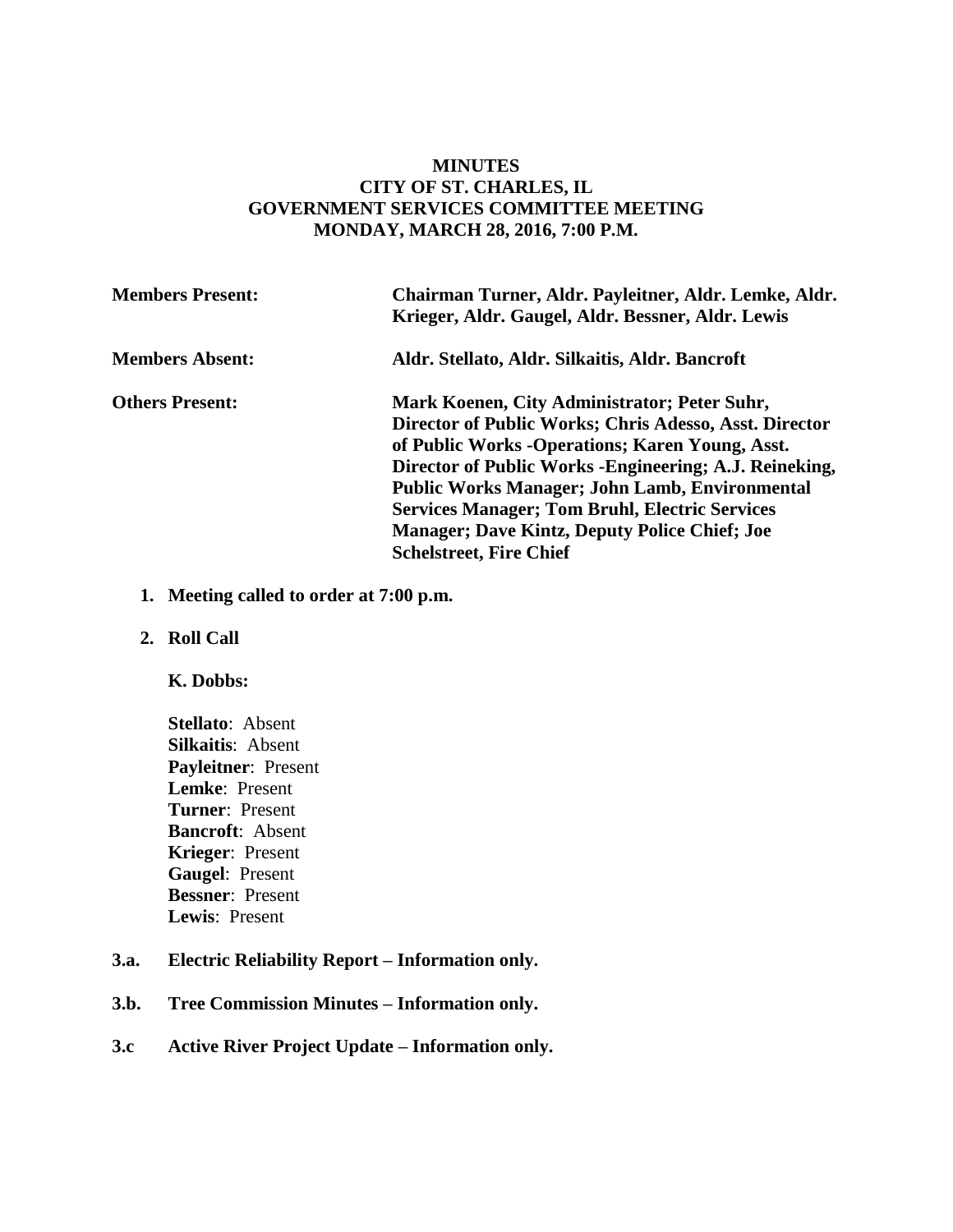### **4.a. Presentation of Options Related to Switchgear on IL Route 31.**

**Tom Bruhl presented.** This is a reliability project on Route 31 between Roosevelt and Mosedale. It was originally planned to be an overhead project where we were going to replace overhead wire. Sometime in mid-2015, we changed that from overhead to underground because of similar costs and the option that we wouldn't have to do lane closures on Rt. 31. It is a better reliability solution to go underground, but unfortunately it does require switchgear which is a six foot cube at the junction points.

The location in question is on the west of the sidewalk between Horne and Roosevelt; there had always been a box at that location, we decided to put switchgear there because it was the best engineering option and easements were in place to allow the legal location there.

Unfortunately The Oaks had made significant changes to their landscape along Route 31 and that increased the visibility of the switchgear for the residents and they have voiced opposition to the location based on aesthetics. The City has offered to move the switchgear to a different location approximately 100 feet north.

With respect to coordination, we want to make sure you understand we did not just blatantly not coordinate with them; their plans were based in 2012/2013 and if we were going to do an overhead job it wouldn't have been an issue. But when it changed to an underground project in 2015 it was actually after all of their design had been completed and almost installed. At the time in 2012, we didn't have the foresight to tell them not to work in the easement.

We have evaluated the proposed location and it is possible. There are converging sewers there so we would have to move it slightly west which is closer to the residents in order to avoid the sewer conflicts. It does make the system a lot more extensive because we have to bring all the cable north to that location and double back to where it's at now. We are not in favor of that because of the splices and also it moves it from one person's backyard to a different one. On top of that, it's a \$40,000 estimate to have a contractor move it.

In terms of the consideration for the alternate based on the feedback from this committee, The Oaks developed and routed a petition and received overwhelming majority and support of the relocation. The people who did not sign were related to other issues. The proposed location is behind Unit 21. At the last Committee meeting we also heard it would be nice if we could work out a landscape option for some type of screening to resolve the issue. The City engaged Countywide to create an extensive plan to try and screen the switchgear. They designed that and have come up with a preliminary cost of \$8,600 to do fairly elaborate landscaping; this is the ultimate design with the most expensive and biggest trees, so if things were changed to lower grasses, etc., this would be less expensive.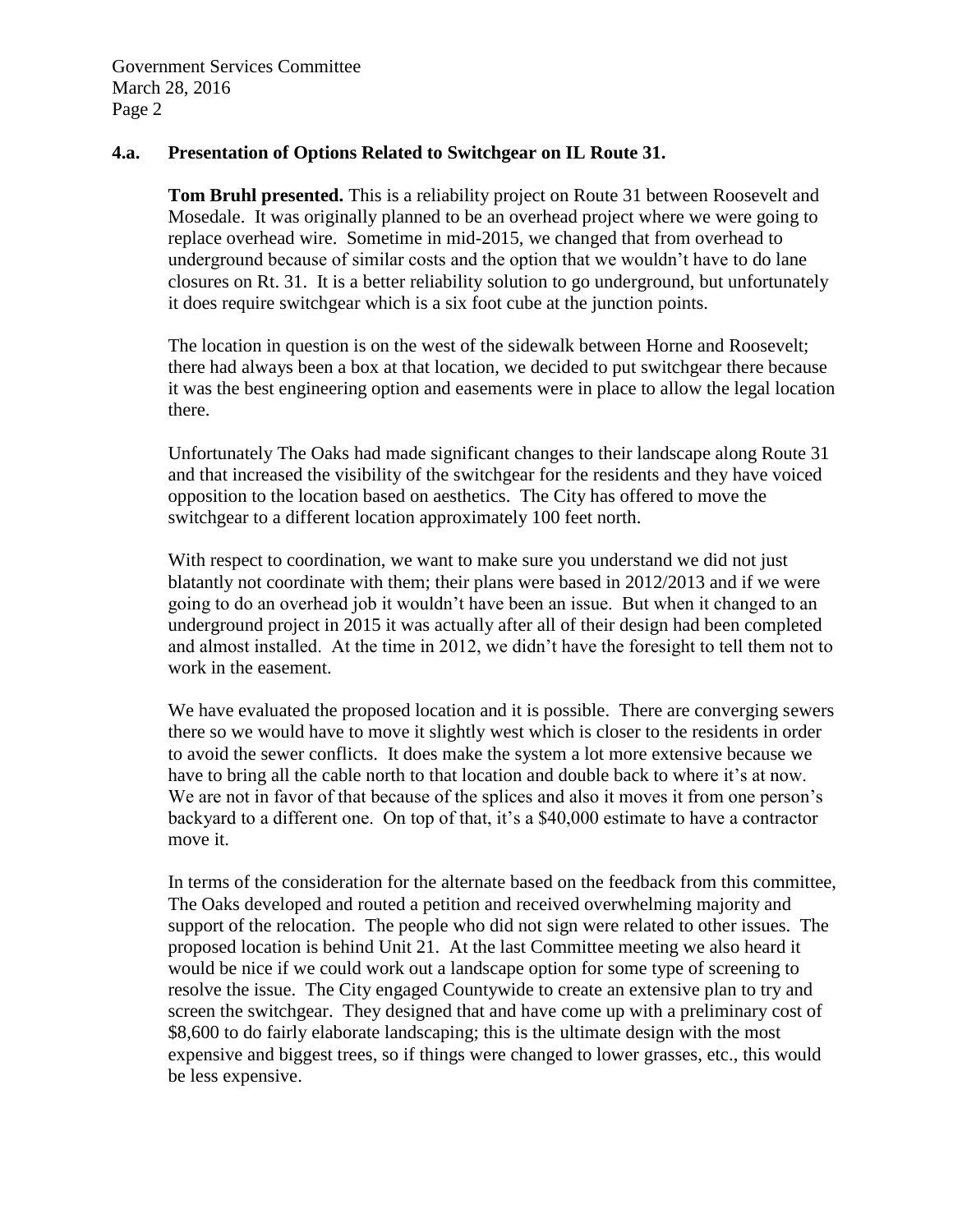> The City met with The Oaks after we got the landscape screening design to see if we could negotiate screening as an option. The Oaks continues to prefer that the Council authorize the additional costs to relocate the switchgear, and as such, we couldn't come up with an agreement. At this point, we are asking for guidance regarding the additional cost to either move the switchgear or provide extensive landscape screening.

> **Chairman Turner**: It's my understanding that The Oaks does not want the landscape concept so we are not going to present that as a motion. It is up to a member of the Council to make a motion to move the switchgear not to exceed \$45,000. I would also like to say that because there are three committee members absent from the meeting tonight, it may be best that the people from The Oaks present at the full Council session next Monday night at 7:00 p.m. Any way you look at it, this committee is only going to make a recommendation to Council, this is not set in stone and it can change because there are still three people to vote on this.

> **Aldr. Lewis**: Thank you, Tom, for the presentation. Unfortunately this is just one of those situations, but I would like to thank the members of The Oaks for doing what we asked of them – to get a petition for moving it. The woman whose backyard this will be in has a note attached in the packet and she is completely on board with the project. I think over the last two years the project that they have undertaken in their own homeowners association was trying to not only help their neighborhood, but the whole entryway to the City of St. Charles. I commend them for what they have done and the amount of money they have spent and I think this is a small concession we can make to move this and they will then take care of any landscaping themselves.

I move that we move the electrical box 100 feet to the north, not to exceed the cost of \$45,000.

**Aldr. Payleitner**: Aldr. Lewis, you mentioned something in the packet; that wasn't in our packet. Will we have a chance to see what it is you are talking about?

**Aldr. Lewis**: They had a presentation they were going to give, so I guess that will come at the Council meeting. Out of 75 homeowners, there were 66 in support; 2 were out of town, 2 were vacant and 2 were other issues, so there really was no negative.

**Chairman Turner**: Kristi, please call a roll.

**K. Dobbs**:

**Stellato**: Absent **Silkaitis**: Absent **Payleitner**: Yes **Lemke**: Yes **Turner**: Abstain **Bancroft**: Absent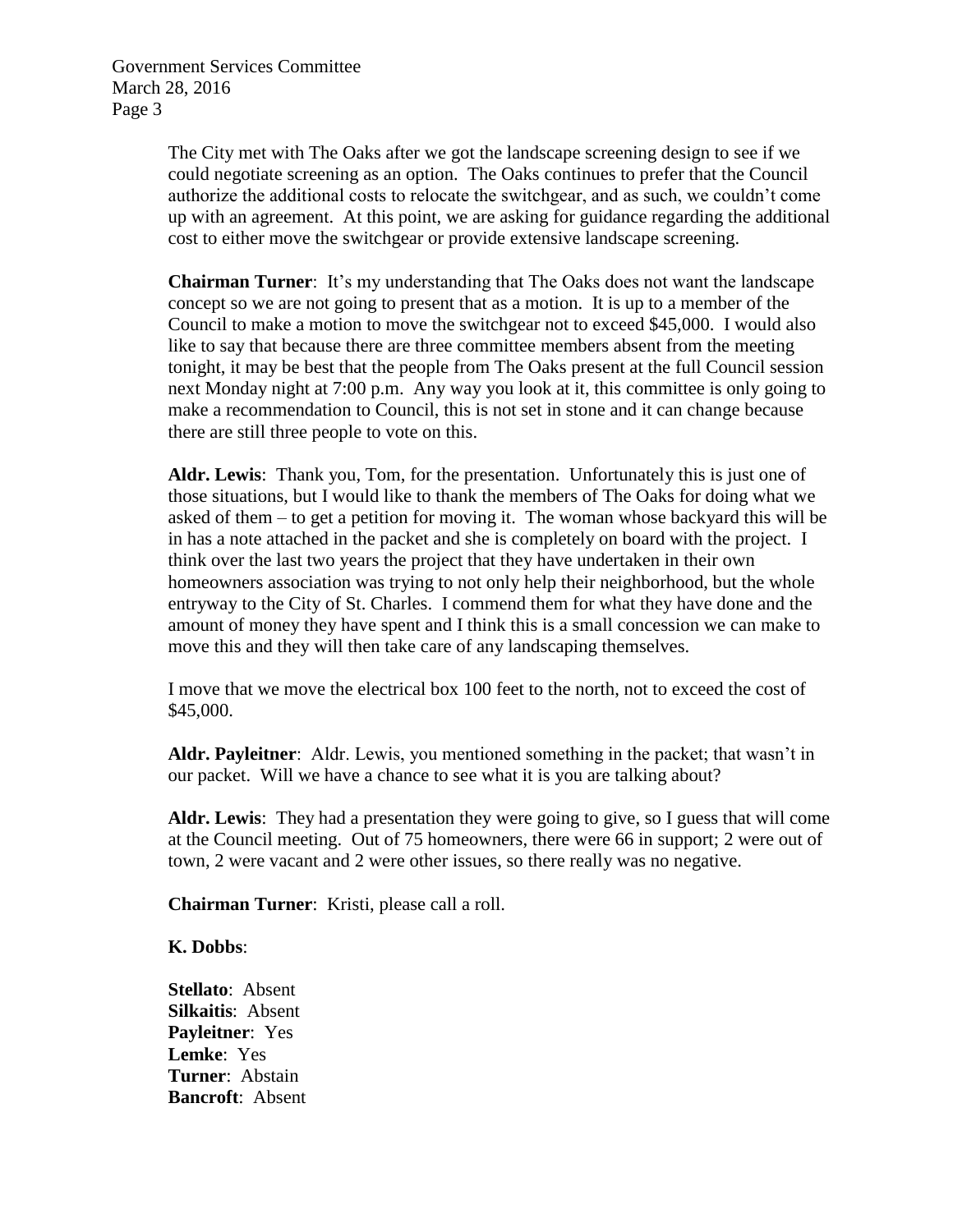**Krieger**: Yes **Gaugel**: No **Bessner**: Yes **Lewis**: Yes

**Chairman Turner**: So the motion passes, it will go to Council with a positive recommendation on April 4 where it will be finalized.

No further discussion.

Motioned by Aldr. Lewis, seconded by Aldr. Bessner. Approved by voice vote. **Motion carried**

### **4.b. Presentation of Public Works Green Initiatives.**

**Tom Bruhl presented.** We like to update you annually on our Green Initiatives.

The solar project is moving along; it is a demonstration project, we are the host city. IMEA, our power vendor, is commissioning the project and we have no maintenance responsibilities. It's going to start in April and hopefully by August the plant will be commissioned and ready to go. It has a semi-trailer size battery that is going to be incorporated to dispatch stored energy upon request.

**Chairman Turner**: Eventually we are going to have a new substation out there, is this going to interfere with that?

**Mr. Bruhl**: Not at all; it will be very complimentary in fact. The reason we are putting the additional substation there is for capacity and this will provide at least some capacity during peak hours.

Our electric vehicle charging station continues to be very popular. There are many times when both charging cords are in use.

Aldr. Lewis: I love this project; is there any way we can get another one or this one and make it more visible? It really is hidden. When I was with the America in Bloom judges last summer, we were looking for it and I know where it's at. Is there any way to put it more front and center in our community?

**Mr. Bruhl**: Moving this one would entail significant costs so at this point it would be easier to add one. The total cost for this one was \$13,000 and we got a grant for half of it, so it cost us \$6,500. For \$13,000 we can put one anywhere we want.

**Aldr. Lewis**: If we do have the opportunity for another one, I would like to see it in a more visible location.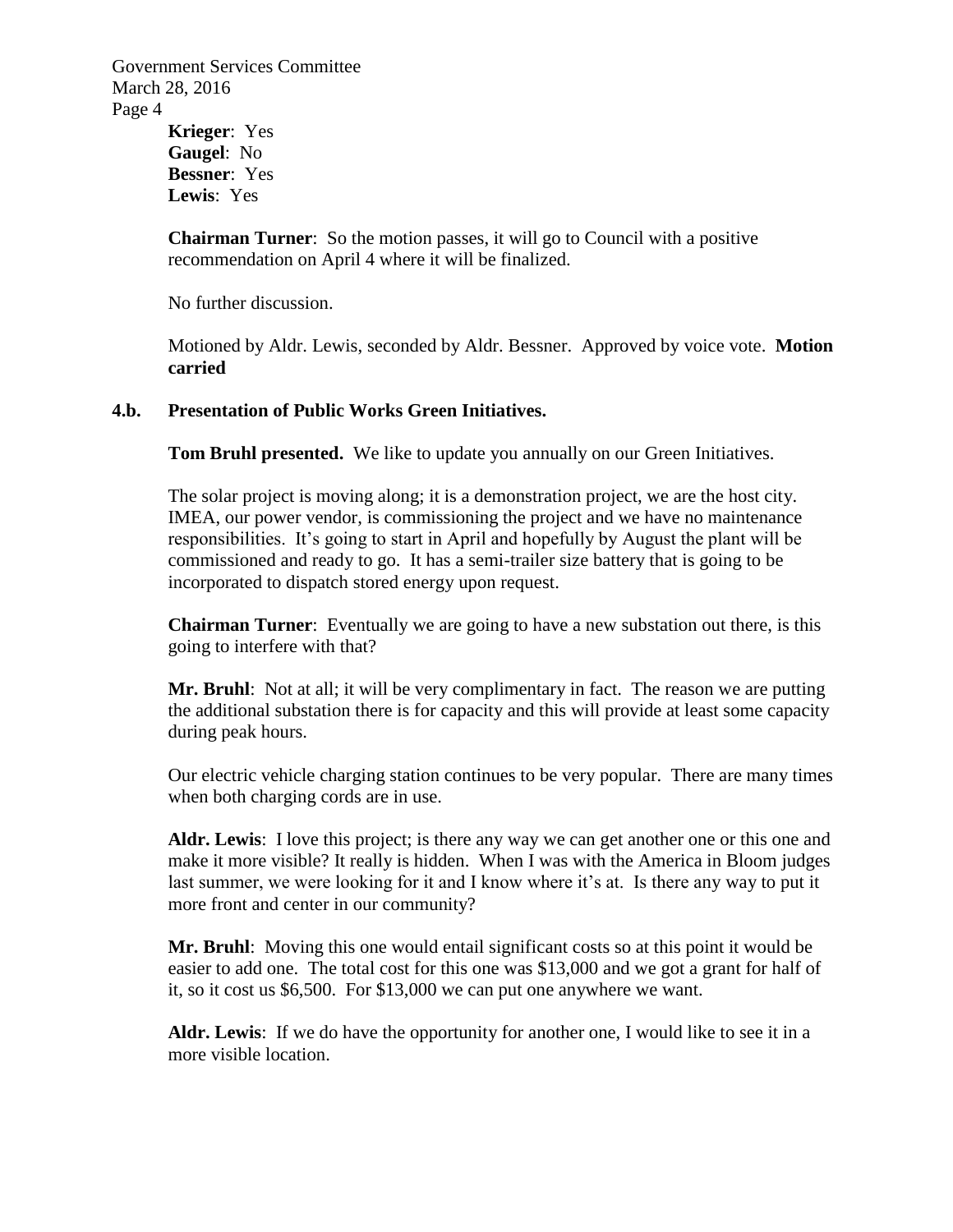> **Mr. Bruhl**: The con of that is once you dedicate a parking spot to electric vehicles only, you've lost those two spots, so that is why we didn't want to put it on the first floor because there would be two spots partially occupied and people with regular cars can't use those spots; if you put it somewhere prominent, those spots will be encumbered for electric vehicles only. These two spaces are only occupied about 15% of the time.

> **Aldr. Lewis**: I think that is fine now, but as we go forward, we need to continue thinking of that.

**Mr. Bruhl**: It is not that expensive to add one, so if the Council wanted to consider adding one, we can do that.

**Aldr. Lewis**: I think it sends a positive message.

**Mr. Bruhl**: We are active with LED street lights, although we do not have a change out program. We are doing it upon opportunity when the old lights fail. The LED lights are about 50% energy savings and they are not that much more expensive first cost, and they last a lot longer. The new garage is going to be all LED.

We did receive a grant for \$11,000 of the \$24,000 to relamp the west parking deck, levels one through four. We have previously done the top deck because of the maintenance issue. This project will start in April.

Through our supplier, IMEA funds energy efficiency grants. These are for City projects and our customers, mostly industrial and commercial if they want to buy a more energy efficient motor or do a lighting retrofit, we can through IMEA grant them matching funds to help lower the return on investment. To date, that has been over \$858,000 that IMEA has paid into both the City or to our customers to purchase more energy efficient lighting, motors, etc.

**Mr. Adesso:** The first thing I would like to talk about some projects which highlight some of the things we are working on; the first is ecological restoration and the maintenance of naturalized areas. One good example is the Norton Creek Project that Public Works Engineering successfully completed. The buffers of the creek have all been naturalized and when the vegetation grows in, it will be native to Illinois.

We have also undertaken initiatives in terms of trying to eliminate turf grass where possible for a few reasons; to increase habitat and to reduce the moving footprint that the City engages in. The Tyler Road Ditch is an example of one way we chose to do this. Last year we converted all the turf grass at the Public Works Satellite Garage, (commonly known as the IDOT Garage) to Prairie Grass in order to save money on mowing.

I highlighted the Bob Leonard Walkway both Phases 1 and 2 last year because I think it's a corner stone project for the City as it highlights sustainable landscapes and native BMP's, specifically the naturalized buffers. Phase 1 which is behind Fox Island Square and Phase 2 along the Brownstones both have permanent, naturalized buffers that provide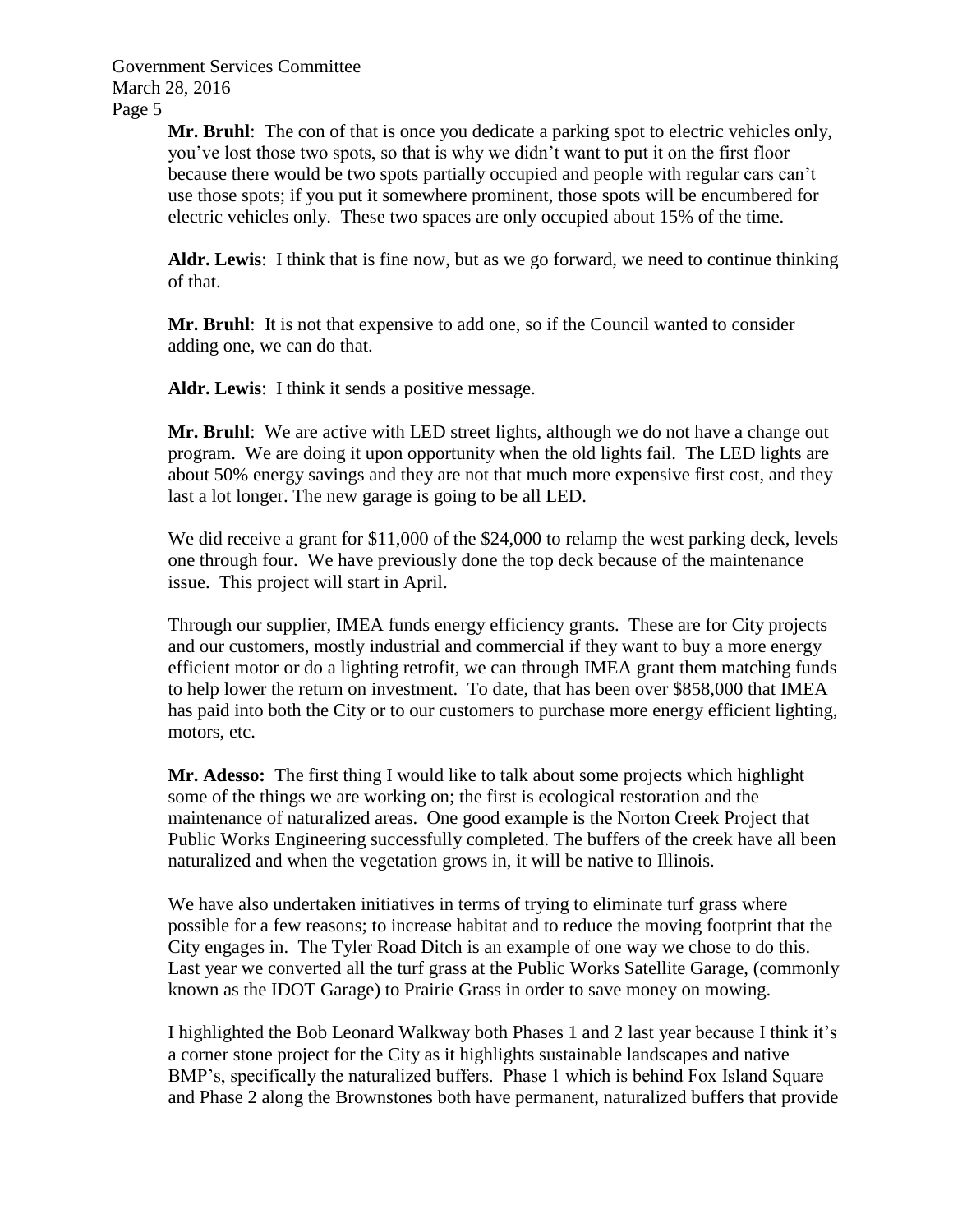> a landscape, but also ecological value in terms of stormwater value and buffering to the river. We are going to continue to maintain those with a professional vendor so that they know what belongs there and what shouldn't be there.

> We have also engaged in sustainable landscapes like at the Jones Law Office. Unfortunately that project wasn't as successful as we had hoped, we are going to make another attempt at it this year and do supplemental planting, but our hope is that through strategic use of sustainable landscapes, we will be able to cut down on watering and maintenance.

We have installed new educational designs along the Bob Leonard Walk Phase 2 in an attempt to educate the public as to why we have what we have out there and what function it performs. We collaborated with the Park District and we were able to come up with signs that we could install along the walkway that complement the signs that are at Mt. St. Mary's Park to educate the public about why the buffers are naturalized, what functions they are providing, etc. We also installed a new sign at Riverside Park last year and we are also going to install new signs as we acquire new areas.

**Aldr. Payleitner**: I also noticed there are sustainable plants at the museum now with the signage.

**Mr. Adesso**: Yes, there are. Allison was very active in pursuing a more sustainable landscape and we are very proud to have worked with her on that; she did a great job getting those plants donated, so it was no cost to the museum and the City.

**Aldr. Gaugel**: Do we currently engage in any prairie burns?

**Mr. Adesso**: The last two years we have not because at Riverside Park specifically, we have a few invasive species – most notably thistle that is fire active so we have purposely been trying to avoid fire and high move that in an attempt not to active that invasive native. In the years to come, I think we probably will when we have a reason to.

**Mr. Reineking**: For the last several years, our winter operations have been at the forefront of the industry best management practices for salt application techniques. We have a very active anti-icing program which is the pre-brining of the streets before the event. We are constantly paying attention to our pavement temperatures to see if that is an applicable practice. If it's too cold, we will avoid putting liquid down on the road, but this year the temperatures were favorable quite a bit and we were able to do a lot of pretreating of the roadways.

In addition, we made improvements to our de-icing program with the utilization of blue salt instead of traditional white or brown salt. We are getting our salt pre-treated from the manufacturer which is lowering the active point of the salt. Traditionally salt freezes and is inactive around 0 degrees, so the blue salt allows us to go to lower temperatures and it activates more quickly out of the truck. To that point, the last several years, our trucks have been outfitted with a spraying apparatus so we are able to have brine tanks in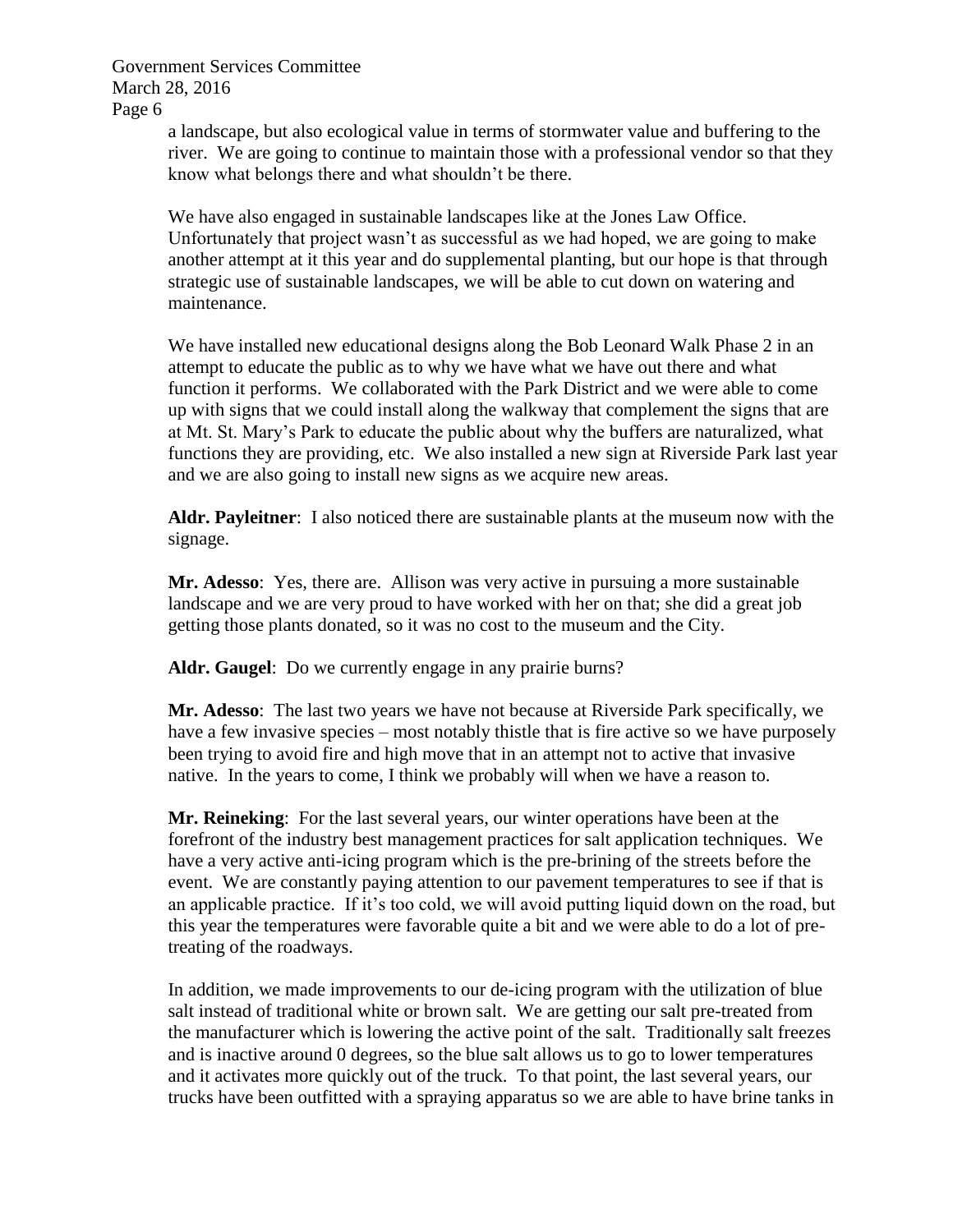> addition to the salt spreader on the truck so we are spraying the truck with brine or a thermo-point organic solution before it leaves the truck which makes it sticky so it sticks to the road rather than bouncing in the parkway so we are able to use less and it activates before it even hits the ground.

> We are utilizing our pavement monitoring system so we are able to use our liquids throughout the storm this year based on the weather conditions. Traditionally in the past, if it's snowing you want to curtail your use of liquids but this year we are able to watch the temperature forecast and pavement temperatures and actually utilize liquids throughout the duration of the storm.

To recap this big picture, this is an issue that is showing up on NPDES permits for communities for their storm water discharge permits, so being in the position we are in now, we are avoiding a big cost mandated on us in the future.

**Aldr. Lewis**: Thank you all for doing this, I think it is a very positive thing.

No further discussion.

### **4.c. Recommendation to award the Bid for Legacy Substation Civil Work and Cable Removal to Archon Construction.**

**Tom Bruhl presented.** The City and ESI Consultants developed Civil Plans for concrete work related to the substation at Legacy. We optioned out some removal of cable; traditionally we do not have the manpower or the machines to removal a banding cable out of duct systems, we just pull new into an empty duct and abandon the old. Now, some of our duct banks are clogged and we have a number of abandoned cables but the process of pulling those out and chopping up the cable is labor intensive.

The plans included all the grading for our substation site and for the solar plant. At this time, the solar plant developer does not want to engage our contractor to do the stuff outside the fence. We did go out for bid, we advertised, it was posted on the City website and downloaded by a number of different contractors. We received two qualified bids, we evaluated all the costs provided with the bids and found all the units were reasonably priced. The vendor, Archon, is a current vendor for the City and met all the bid requirements.

Staff recommends awarding the bid for Legacy Substation Civil Work and Cable Removal to Archon Construction in the amount of \$981,440.

**Aldr. Gaugel**: Do we have any idea why we received six out of the eight no bids? Did we get any feedback as to what the hesitation was or why they didn't want to bid?

**Mr. Bruhl**: I contacted a number of vendors and there is a lot of work right now. Unfortunately ComEd has gotten a lot of money through their Smartgrid initiative so they are keeping the contractors really busy and they just didn't bid.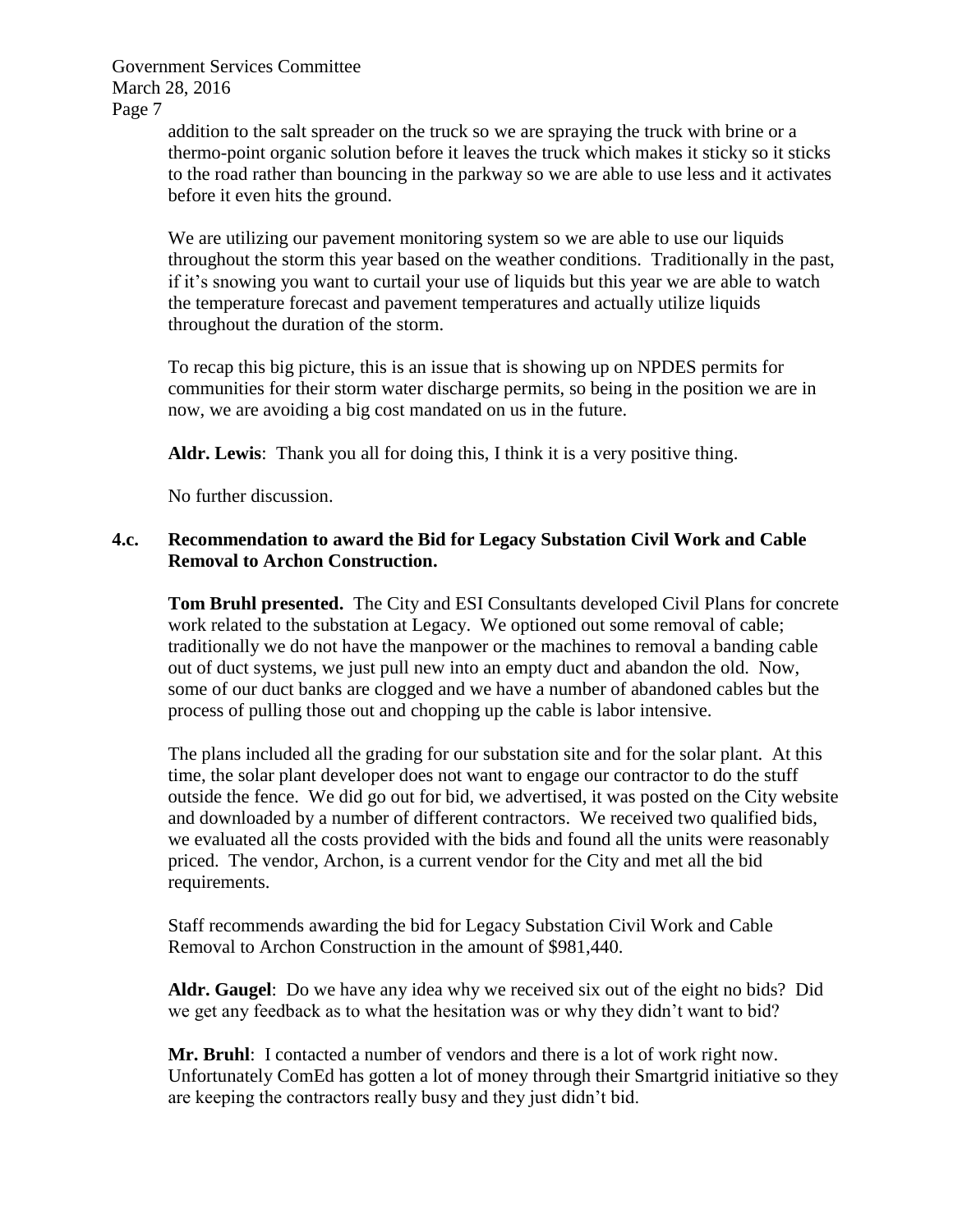No further discussion.

Motioned by Aldr. Krieger, seconded by Aldr. Gaugel. Approved by voice vote. **Motion carried**

### **4.d. Recommendation to award the Bid for Electric Duct and Streetscape Elements to Intren.**

**Tom Bruhl presented.** This project involves installing City electric infrastructure to serve the development, but also some streetscape and street lighting elements at the same time. Due to the fact that it's a mixed project between the developer and City needs, the project is going to be split across a number of different budget and at different times. I have highlighted the portion that will be attributable to the developer as part of either Building 1, 2 or 3 and then there are the City portions which are attributable to the parking deck, streetscape or street lighting and also for fiber optic cable. We are going to bring fiber to the garage to back haul the liftstation from a SCADA standpoint and also provide a closed circuit ability for cameras for the Police Department.

We worked with WBK who is doing the streetscape and they developed the Civil Plans. We bid those out and it was advertised and posted. We received four bids. The low bidder was Intren; they have worked in the City before and met all bid requirements.

Staff recommends to award the bid for First Street Electric Duct and Streetscape in the amount of \$212,235.50.

No further discussion.

Motioned by Aldr. Lemke, seconded by Aldr. Gaugel. Approved by voice vote. **Motion carried**

### **4.e. Recommendation to award Contract for Design and Construction Engineering Services for Phosphorus Removal Project.**

### **ITEM REMOVED FROM AGENDA.**

**Peter Suhr:** I wanted to take a minute to recognize that this is Mr. John Lamb's last Government Services Committee Meeting. After 18 of service to the City, he has decided to retire. On behalf of the Public Works Department and I'm sure the entire City, we are going to miss working with him on a daily basis and appreciate his dedication to Public Works, especially the Environmental Division which he has worked for his entire 18 years.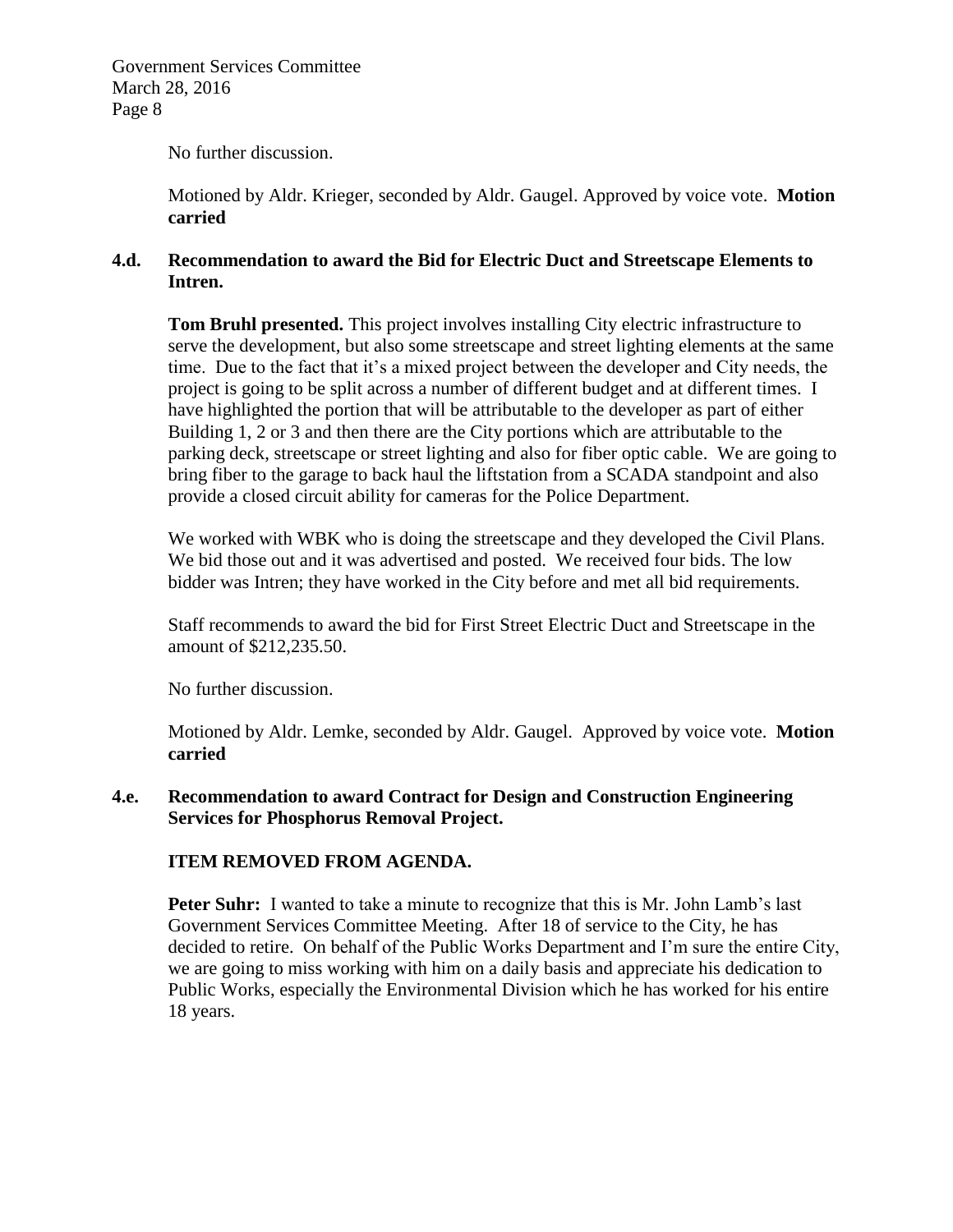**Chairman Turner**: Congratulations, John. You were the spearheading person for the Radium Removal Plant and our new water tower; thank you very much.

### **4.f. Recommendation to Increase Maximum Contribution in Homeowner Sewer Assistance Policy.**

**John Lamb presented.** Thank you very much, and thank you, Peter, for the very kind words. I would like to take the time to thank you, the Committee for your support, your trust and your foresight over these past eight years. I have brought forward a lot of expensive projects that you have approved. In doing so, I think you have shown the foresight to improve our infrastructure here at the City and the efficiency that has benefitted the City and our residents. It has been an honor and a pleasure working with you folks.

This item is a recommendation to approve our Homeowner Sewer Assistance Policy; back in 2010 the Committee approved this Policy which offers financial assistance to residents who experience flooding problems inside their home due to sanitary sewer backups that may be associated with the City sewer system. The Policy currently reimburses property owners 50% of the total project cost with a maximum contribution of \$2,500. Staff felt it appropriate to revise and update the maximum amount since it has been six years since the policy was implemented.

We contacted neighboring communities; a number of them have similar policies and they all have a maximum amount of \$3,000 so staff is recommending an increase to \$3,000 for the maximum contribution. In addition, there has been some minor revisions to some of the language for clarification purposes and housekeeping.

**Aldr. Lewis**: I would like to see the maximum contribution be \$3,500. I understand most of the estimates that come in are in the \$8k-\$10k range.

**Mr. Lamb**: \$7k-\$8k, yes.

**Aldr. Lewis**: The surrounding communities that have the \$3,000 maximum; have their policies been in place a long time, or did they just put this number in themselves?

**Mr. Lamb**: I don't know the dates their policies were updated.

**Aldr. Lewis**: I would like to see it go up by \$1,000 so we don't have to revisit this again for a few more years. We only budget a certain amount of dollars for this annually, right?

**Mr. Lamb**: Correct.

**Aldr. Lewis**: Do you use the entire amount that you budget for this?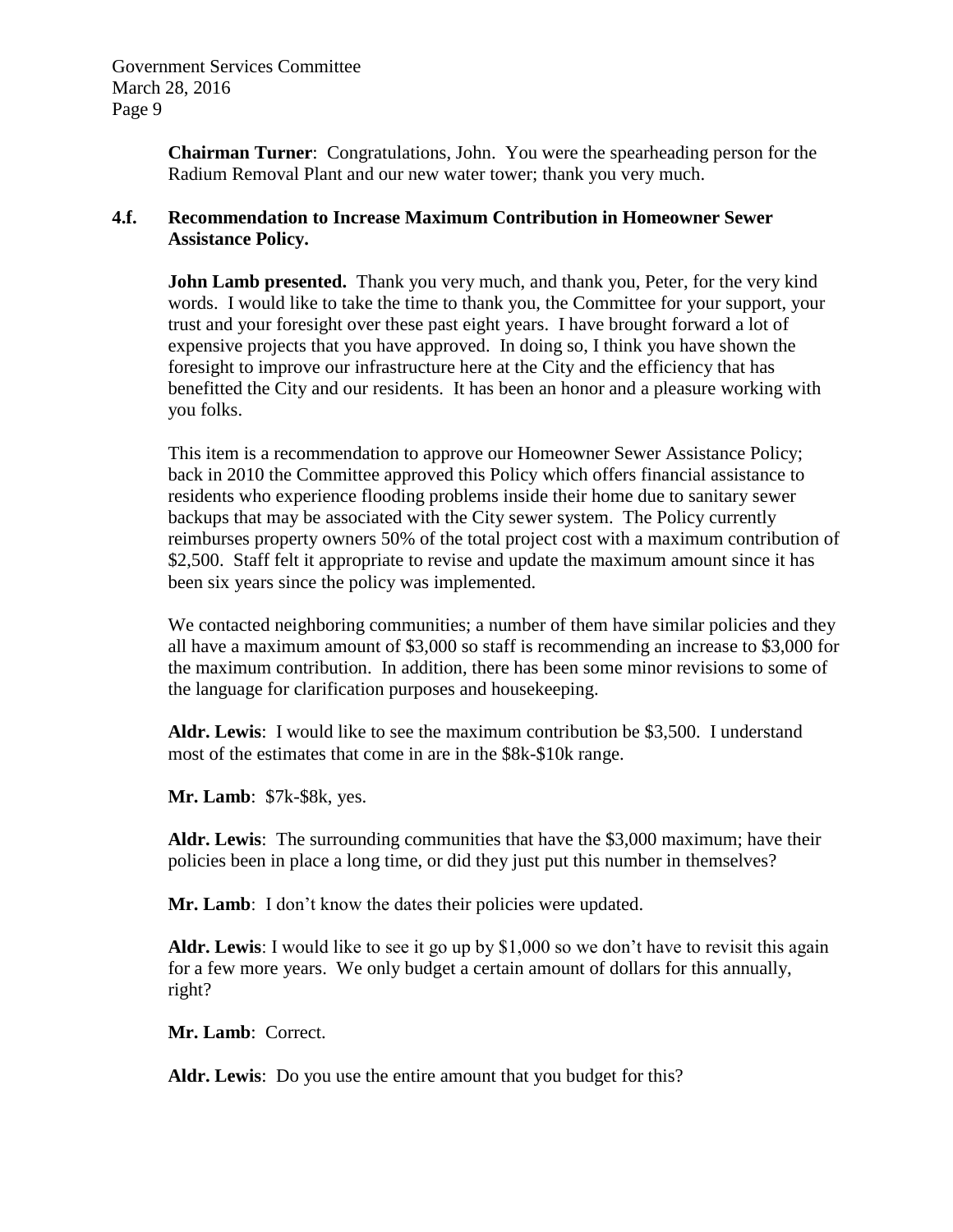> **Mr. Lamb**: Not every year, it varies. This past year we had five, but we average two per year.

**Chairman Turner**: As proposed, the maximum cap is \$3,000. Aldr. Lewis, do you want to make it at \$3,500.

**Aldr. Lewis**: I move that we increase the maximum contribution amount up to \$3,500.

**Chairman Turner**: Kristi, please call a roll.

**K. Dobbs**:

**Payleitner**: Yes **Lemke**: Yes **Turner**: Yes **Bancroft**: Absent **Krieger**: Yes **Gaugel**: Yes **Bessner**: Yes **Lewis**: Yes **Stellato**: Absent **Silkaitis**: Absent

No further discussion.

Motioned by Aldr. Lewis, seconded by Aldr. Bessner. Approved by voice vote. **Motion carried**

#### **4.g. Recommendation to approve Yard Waste Fee Increase.**

**AJ Reineking presented.** The City has historically performed brush collection services from April through November. In 2014, we entered a five year agreement with Kramer Tree Service and both the brush and leaf collection cycles were each reduced by one cycle; we went from eight brush collection cycles to seven and from four leaf collection cycles to three. The leaf collection period is so tight and Kramer has been so flexible us that we haven't gotten a lot of feedback at all about the leaf program.

In 2014 the brush collection cycle was eliminated, and as many of you may recall, staff and elected officials received a lot of feedback that residents wanted the July collection back, so last year, on a trial basis, we reinstated the July collection and eliminated the November collection. This year, we were receiving numerous calls again for brush collection services. As the calls came in and our forestry crews were out doing their trimming activities, they were picking up brush piles, subsidizing the program.

Kramer Tree Services program cost \$22,888.86 per brush collection cycle. One additional collection cycle to bring it back to eight cycles would translate to a \$.20 per month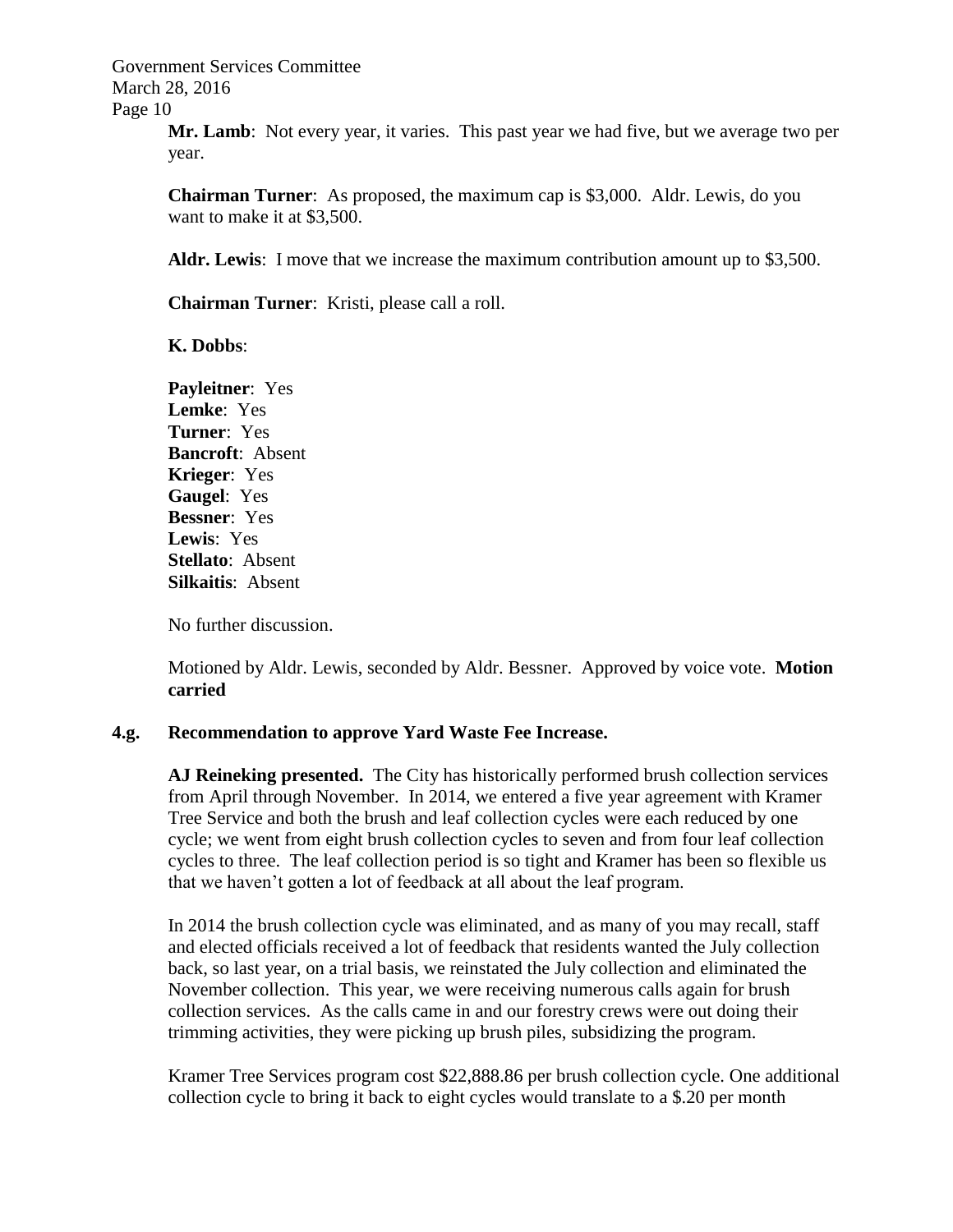> increase for the City's 9,535 residential utility billing customers. In the last two years, the feedback we have received has demonstrated that the service expectation in the community is such that this is a worthwhile investment to make.

Staff recommends approval reinstating the eighth brush collection cycle and approval of the increase to the Yard Waste Collection fee.

**Aldr. Lewis**: When they pick up the brush with the claw, they are taking a big patch of grass and leaving half the branches.

**Mr. Reineking**: I will certainly address that with them; I have not received that type of feedback, but they have been good at coming back and doing restoration after leaf pick up when there have been issues with the vacuums.

**Chairman Turner**: To summarize, this is being done because of feedback we have been receiving from residents, and if this passes, we will get one more brush pick up and have brush pick up from April through November, and it's going to cost an extra \$.20 per month and in subsequent years it will also go up.

**Mr. Reineking**: Correct

**Chairman Turner**: Kristi, please call a roll.

**K. Dobbs**:

**Payleitner**: Yes **Lemke**: Yes **Bancroft**: Absent **Turner**: Yes **Krieger**: Yes **Gaugel**: Yes **Bessner**: Yes **Lewis**: Yes **Stellato**: Absent **Silkaitis**: Absent

No further discussion.

Motioned by Aldr. Lemke, seconded by Aldr. Payleitner. Approved by voice vote. **Motion carried**

### **4.h. Recommendation to Waive the Formal Bid Procedure and approve Contract for the Resurfacing of South Riverside Avenue and Various Public Works Parking Lots.**

**Karen Young presented.** We have a few projects we would like to kick off a little early this year, one being Riverside Avenue from Cedar to Illinois Avenue and various Public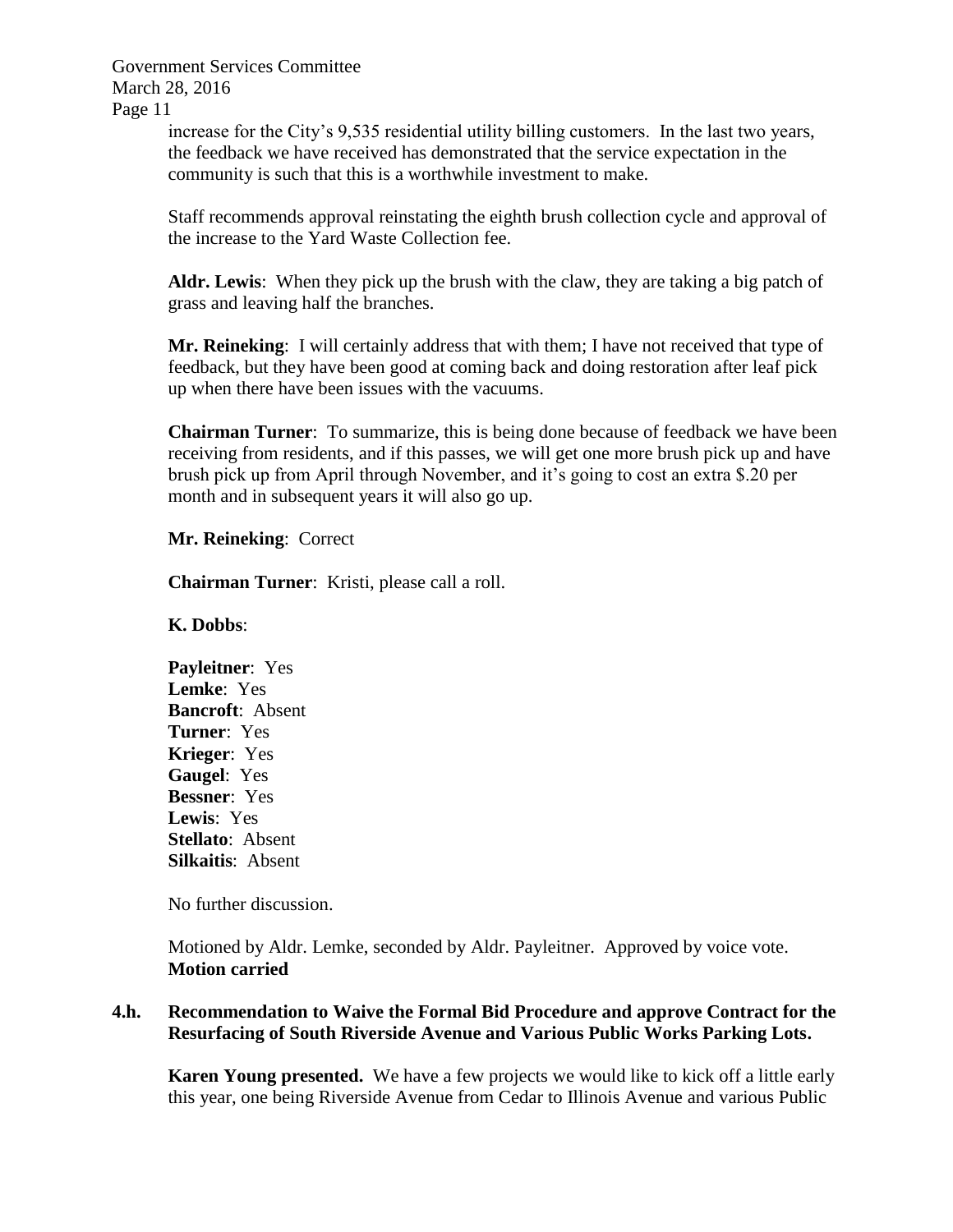> Works parking lots. The reason we want to get these out in advance of our other projects if we have a lot of special events in the area of Riverside Avenue and we would like this work completed in May, prior to these events.

> We talked to our contractor who completed the street program, Schroeder Asphalt Services, who is still under contract with the City and they have agreed to complete this work at last year's unit prices. The work is scheduled to be completed in May, prior to special events. We are coordinating with property and business owners and we have also been working with the Emergency Management, both Police and Fire to coordinate these projects. We will also be working on press releases and website information to notify the public as well.

Staff recommends approval to waive the formal bid procedure and approving a contract for the resurfacing of South Riverside Avenue and various Public Works Parking Lots with Schroeder Asphalt Services in the amount of \$259,744.95.

No further discussion.

Motioned by Aldr. Bessner, seconded by Aldr. Krieger. Approved by voice vote. **Motion carried**

# **5.a. Recommendation to approve Street and Parking Lot Closures and Use of Amplification Equipment for the 2016 Fox Valley Marathon.**

**Deputy Chief Kintz presented.** This is a request to approve street and parking lot closures and use of sound amplification for the 2016 Fox Valley Marathon. This is the 7<sup>th</sup> Annual Advocate Dryer Fox Valley Marathon proposed for Sunday, September 18. The biggest change you will see in the packet is they will now finish on the Illinois Street Bridge where as previously they started on First Street, ran south through Aurora and then came back up Rt. 25, but now they will start and finish on the bridge.

The kids run will take place on the Saturday preceeding the regular marathon. One of the other changes is with the loss of use of green space on First Street, they are going to move the port-a-potties to the parking lot behind Chord On Blues.

There is a representative from the marathon if you have any questions. If not, Staff recommends approve of Street and Parking Lot Closures and Use of Amplification Equipment for the 2016 Fox Valley Marathon.

**Aldr. Krieger**: Please ask them to keep the sound as quiet as possible at 6:15 a.m.

**Deputy Chief Kintz**: I have already addressed that, and Commander Mahan will be there even earlier than that and he is well aware.

No further discussion.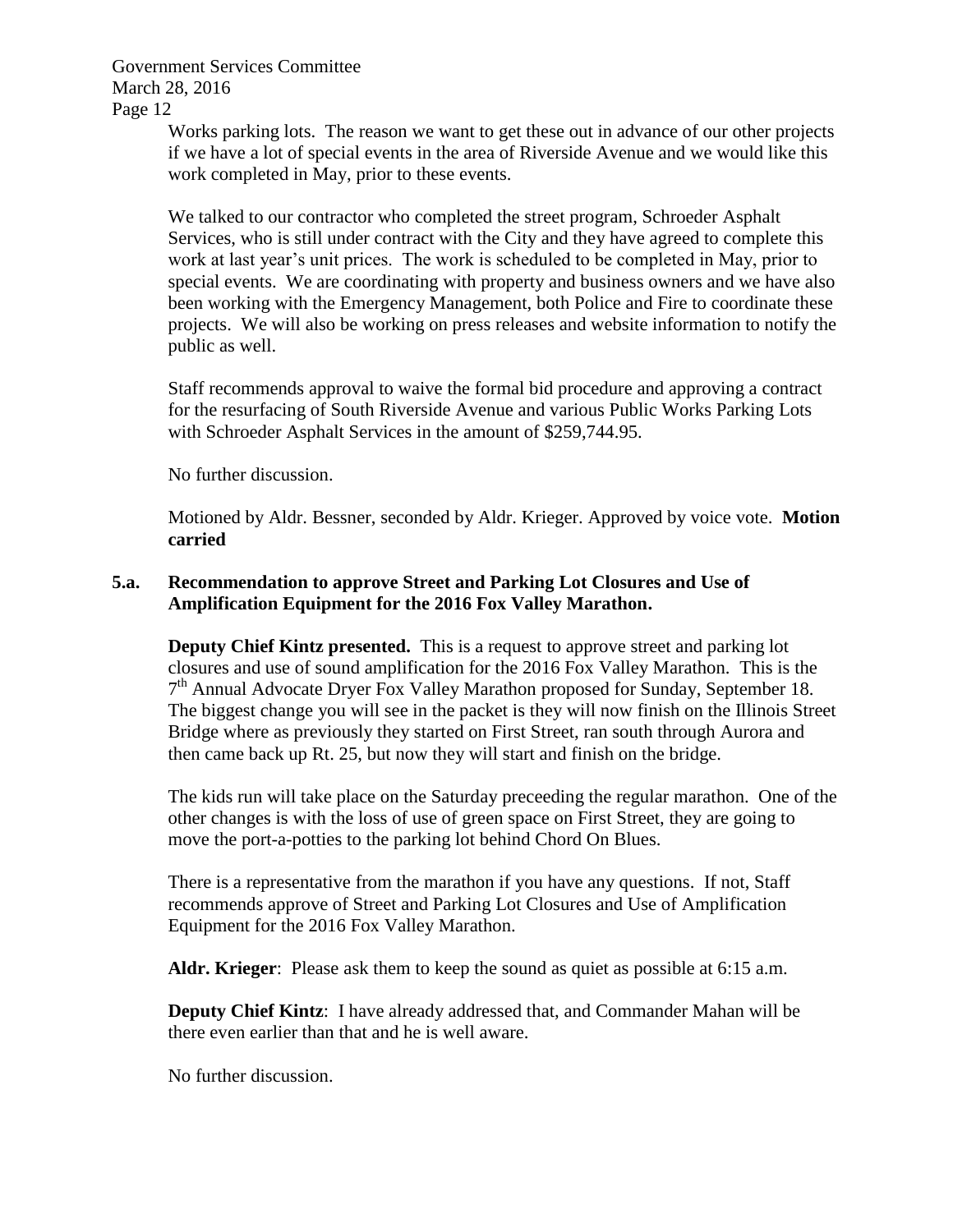Government Services Committee March 28, 2016

Page 13

Motioned by Aldr. Krieger, seconded by Aldr. Bessner. Approved by voice vote. **Motion carried**

### **5.b. Recommendation to approve a Resolution for the Closure of Main Street for the Memorial Day Parade.**

**Deputy Chief Kintz presented.** The City will be sponsoring the Memorial Day Parade on Monday, May 30. The parade starts at 10:00 a.m. The total closure will last around 30 minutes.

No further discussion.

Motioned by Aldr. Krieger, seconded by Aldr. Gaugel. Approved by voice vote. **Motion carried**

### **5.c. Recommendation to approve Parking Lot, Street Closure and Use of Amplification Equipment for St. Charles Cruise Nights.**

**Deputy Chief Kintz presented.** St. Charles Cruise Nights will once again be held on Riverside Avenue south of Main Street between Main and Illinois and a brief section on Walnut Avenue. They start on July 19 and will be held on Tuesday evenings. They will have sound amplification for the announcements, etc. There is a little cost to this one for Public Works to set up the barricades and the electricity for the power, but essentially they drop off the barricades and we help close them off before the event in the turn lanes on Rt. 64.

No further discussion.

Motioned by Aldr. Gaugel, seconded by Aldr. Lemke. Approved by voice vote. **Motion carried**

### **5.d. Recommendation to approve Street Closures for Annual Farmers Market from June through October.**

**Deputy Chief Kintz presented.** This is a request for approval for street closures for the annual Farmers Market running from June through October. These will again be next to Baker Memorial Church for the closure of 4<sup>th</sup> Avenue between Main and Cedar on Fridays from 5:00 a.m. until 2:30 p.m. There will be no cost for this one, just barricades to close off the section.

No further discussion.

Motioned by Aldr. Krieger, seconded by Aldr. Gaugel. Approved by voice vote. **Motion carried**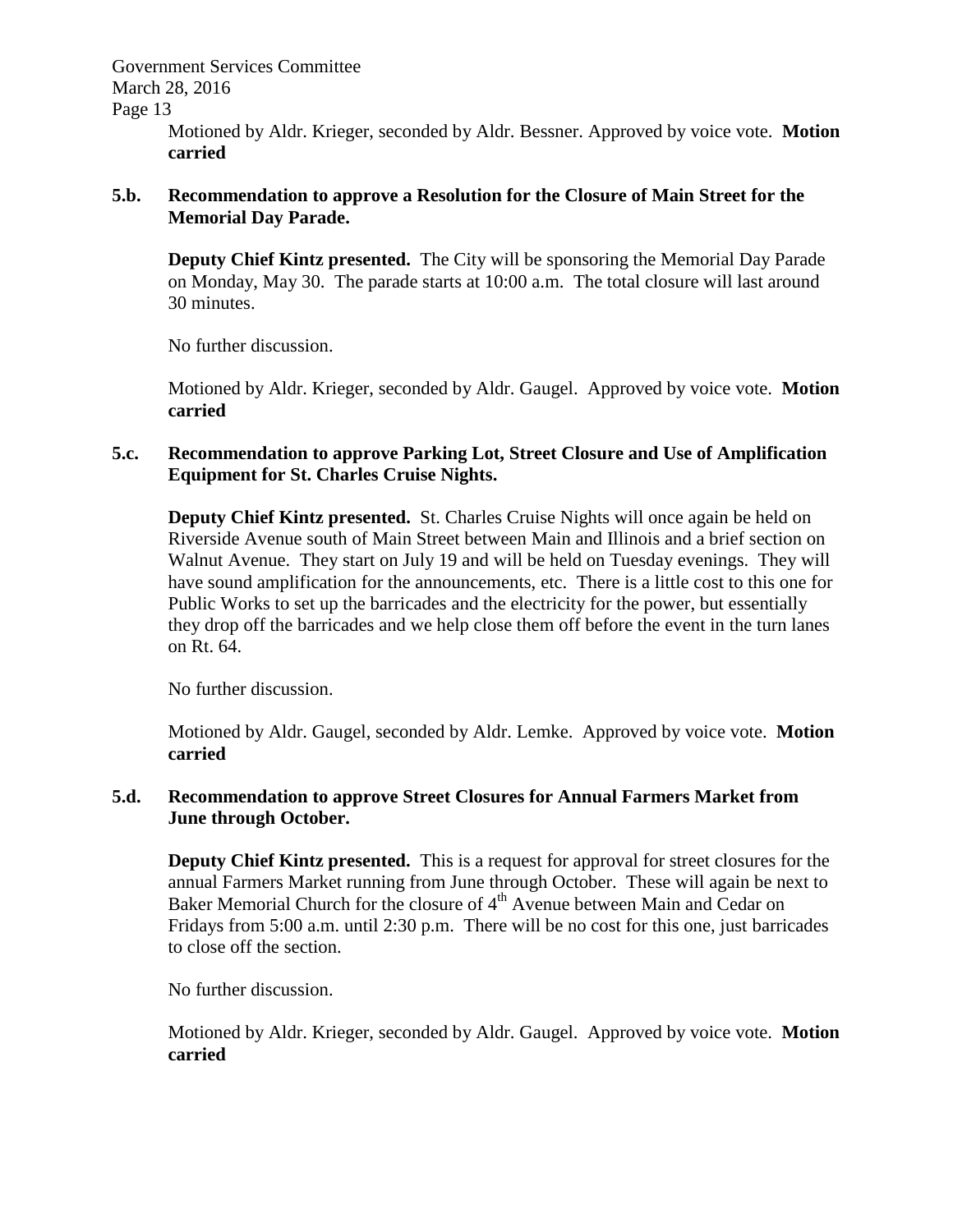### **5.e. Recommendation to approve Street and Parking Lot Closures and Use of Amplification Equipment for the Fine Arts Show.**

**Deputy Chief Kintz presented.** This is for approval for street and parking lot closures and amplification for the Annual Fine Arts Show which will run Memorial Day weekend. The street closures are on Riverside from Main Street to Illinois Avenue and a brief section on Walnut Avenue. Closures will take place on Friday, Saturday and Sunday, and the road will reopen Monday morning in time for the parade.

There is no request for a liquor license for this event; only street and parking lot closures and amplification.

**Aldr. Krieger**: You will be sure that Second Avenue is kept open? That has been an issue in the past.

**Deputy Chief Kintz**: Is that with vendor parking? There shouldn't be anything staged on that.

**Aldr. Krieger**: Okay, as long as it's kept passable.

No further discussion.

Motioned by Aldr. Lewis, seconded by Aldr. Bessner. Approved by voice vote. **Motion carried**

# **5.f. Recommendation to approve the Use of City Plazas/Property and Use of Amplification Equipment for STC Live.**

**Deputy Chief Kintz presented.** This is for the use of City plazas and amplification license for STC Live. This will be on the First Street Plaza and various spots downtown in front of private businesses. Last year they did something on volunteer plaza, and they will not be using that this year.

No further discussion.

Motioned by Aldr. Krieger, seconded by Aldr. Lewis. Approved by voice vote. **Motion carried**

### **6.a. Recommendation to approve the Tri-City Ambulance Association Budget in the capacity as lead agency for TCA.**

**Fire Chief Schelstreet presented.** The next three items are all administrative housekeeping items based upon our role as lead agency for Tri-City Ambulance. For this item I am asking for approval as lead agency to adopt the budget for FY 16/17. During the March 11 meeting, the Tri City Ambulance board did indeed approve the operating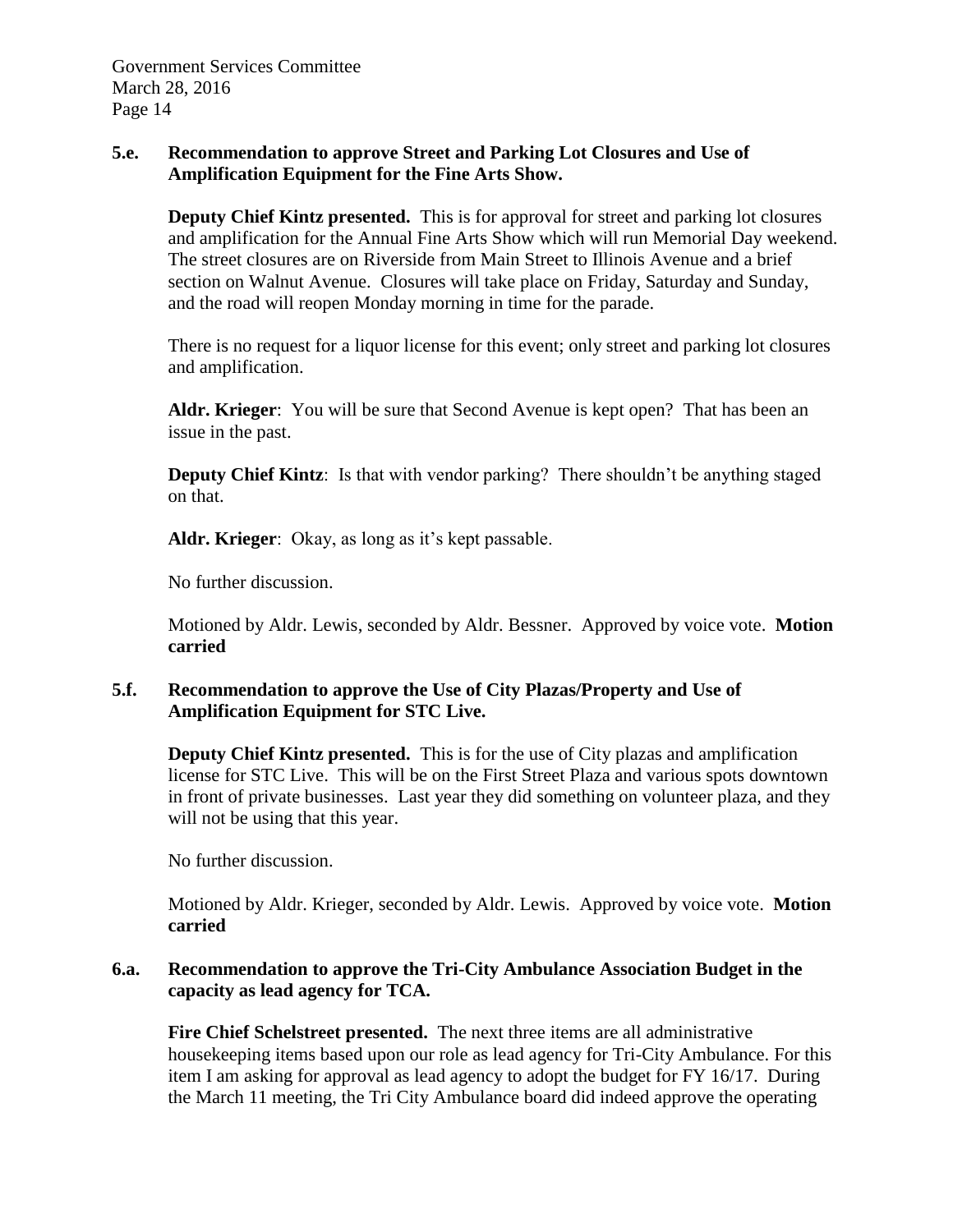> budget which has expenditures of approximately \$4.6 million, offset by approximately \$3.4 million in revenue as well as spend down of \$300,000 based upon higher call activity which led to increased revenue and excess in the reserve fund.

The share for the City of St. Charles is \$334,000 and as I mentioned, the Board did approve it at the March meeting. I am asking that the City adopt the budget.

**Aldr. Krieger**: Why does Geneva get by so cheap?

**Fire Chief Schelstreet**: The current funding agreement which will expire in May 2017 was a negotiated agreement. The last negotiation occurred when the fire district left in 2011. It is loosely based as part of the intergovernmental agreement on asset allocation.

**Chairman Turner**: So in other words, we use more assets than Geneva?

**Fire Chief Schelstreet**: We have two ambulances and Batavia has two ambulances, so if you look you will see that our contributions match. The City of Geneva has one ambulance that is headquartered in their East Side Fire Station and then the smaller agencies all have a very small amount of the administrative cost. That was based on the negotiated agreement and that is expiring in 2017 so we will begin talking about that around June.

No further discussion.

Motioned by Aldr. Krieger, seconded by Aldr. Bessner. Approved by voice vote. **Motion carried**

**6.b. Recommendation to approve a Resolution Authorizing the City of St. Charles, as Lead Agency, to Execute an Agreement Between Tri-City Ambulance and Paramedic Services of Illinois, Inc. for Paramedic Services on Behalf of Tri-City Ambulance Service.** 

**Fire Chief Schelstreet presented.** This is a request for approval of the expenditure to Paramedic Services of Illinois. Paramedic Services of Illinois is the vendor for all of the contracted paramedics throughout the association. We have a five year agreement with PSI, and that agreement is expiring this year as well, so we will be going out to bid with an RFP for services. This year we have a 1% increase; total cost is approximately \$2.4 million which was approved by the Tri-City Ambulance Board at their March 11 meeting and I would ask that the City adopt the agreement.

No further discussion.

Motioned by Aldr. Krieger, seconded by Aldr. Bessner. Approved by voice vote. **Motion carried**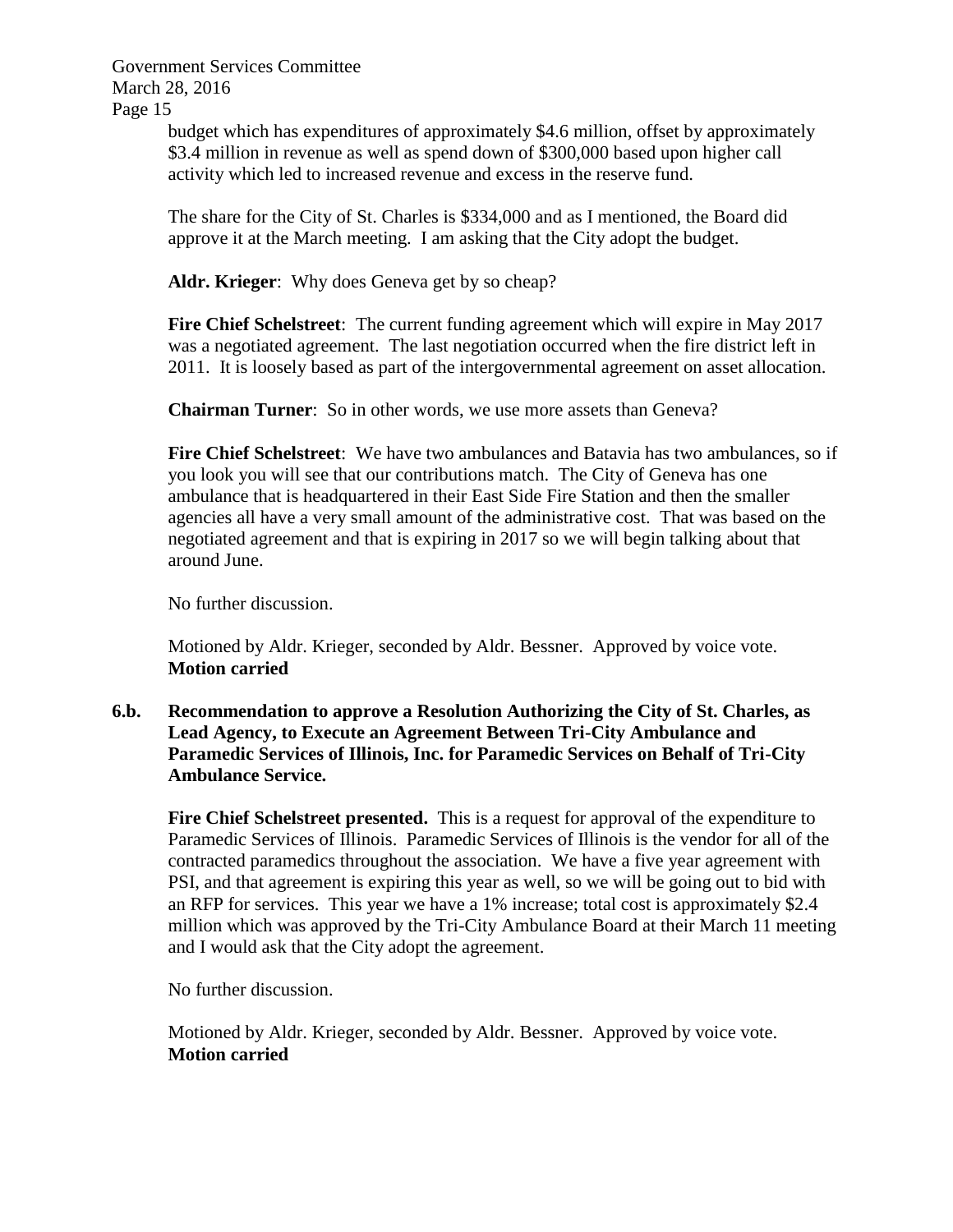### **6.c. Recommendation to approve Award of Contract to Foster Coach for Purchase of Ambulance Replacement for Tri-City Ambulance.**

**Fire Chief Schelstreet presented.** This is a request for approval of the purchase of a new ambulance. This ambulance will be a replacement ambulance for the City of Batavia. Tri-City Ambulance purchases one ambulance every year based on usage and the bidding process. At the March 11 meeting the Tri-City Ambulance Board did approve the purchase of this ambulance and I am asking approval from the City as part of it's role as lead agency.

**Aldr. Krieger**: How long do they usually last?

**Fire Chief Schelstreet**: Approximately five years.

**Aldr. Lemke**: This is our share?

**Fire Chief Schelstreet**: This is the total cost; it is a budgeted amount in the Tri-City Ambulance budget, but since we are the lead agency it's necessary for the Council to approve. If you think of the Tri-City Ambulance Board as a smaller committee, it would go through our process as well, just as any expenditure for Tri-Com would go through the Geneva Council.

No further discussion.

Motioned by Aldr. Krieger, seconded by Aldr. Gaugel. Approved by voice vote. **Motion carried**

#### **7. Executive Session.**

**Chairman Turner:** We do have an Executive Session to discuss probable or imminent litigation. Can I have a motion to enter Executive Session?

**Aldr. Lemke:** I so move to go into Executive Session to discuss probable or imminent litigation as permitted in 5 ILCS  $120/2(c)(11)$ .

**Aldr. Payleitner**: Second.

**Chairman Turner**: Kristi, please call a roll.

**K. Dobbs**:

**Payleitner**: Yes **Lemke**: Yes **Turner**: Yes **Bancroft**: Absent